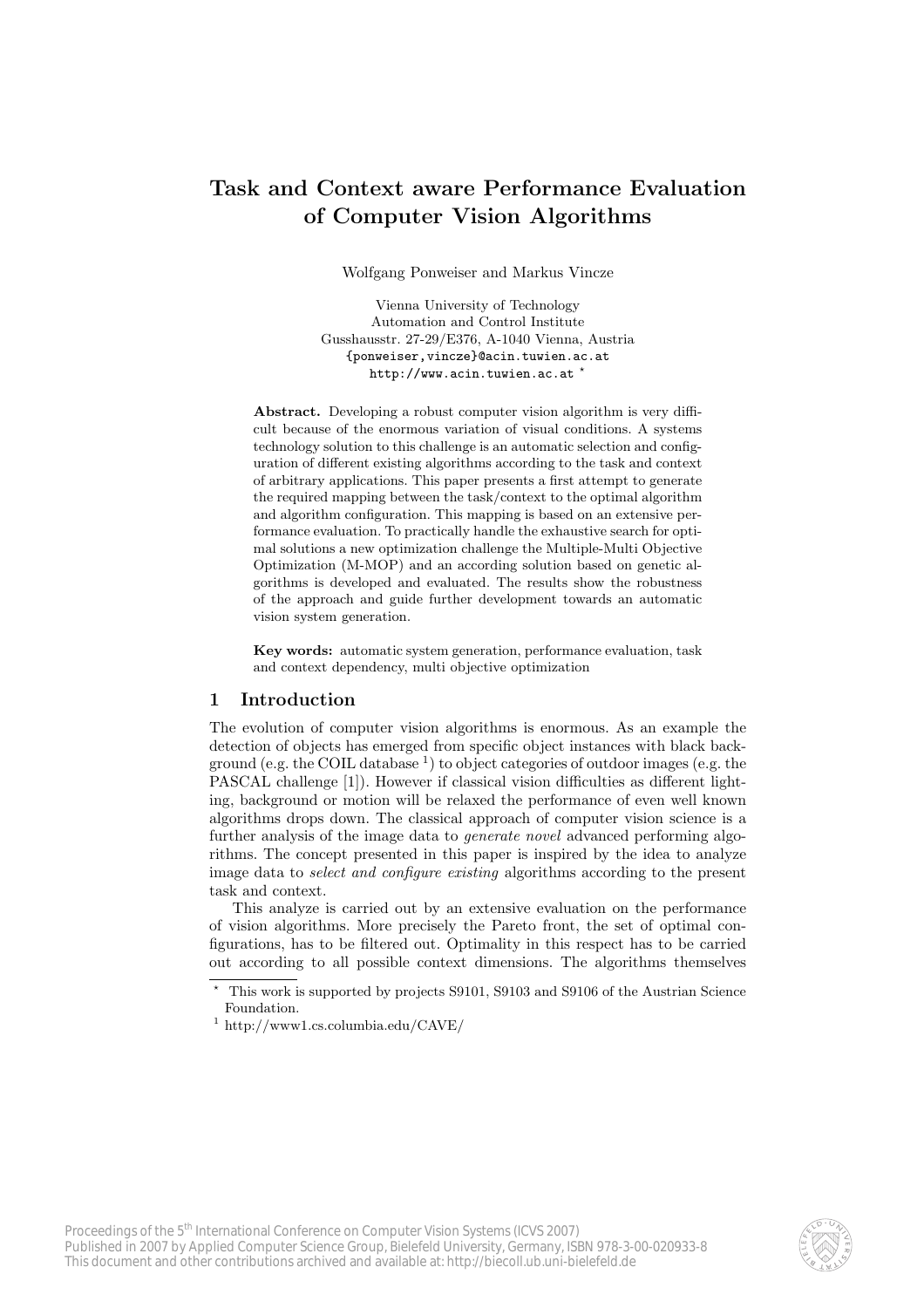#### 2 Wolfgang Ponweiser and Markus Vincze

are treated as black boxes. Only their configuration as input and their context depending performance as output are used to represent the algorithms. The concept presented in this paper generates this data to enable dynamical selection of the optimal algorithm and algorithm configuration according to the application task and context. The task specifies the constraints and preferences between the different performance metrics. The application context specifies a subset of the evaluation ground truth which leads to context specific performance values and therewith the optimal configuration for this context.

The following Section presents the related state of the art. Section 3 describes the incorporation and application of task knowledge into the metering of computer vision algorithms and Section 4 incorporates context information. The results of the behavior of the evaluation methodology are summarized in Section 5.

# 2 State of the Art

As already Foerstner [2] pointed out performance evaluation of computer vision algorithms is a challenging task. There are two main approaches. One is to split the overall algorithm into several sub-tasks which can be evaluated analytically. A typical example is Courtney [3]. The second approach is to perform an exhaustive evaluation regarding some ground truth with the challenge to manage the required evaluation effort. Exemplary Appenzeller and Crowley [4] focused on the parameter control for fair evaluation. Vogel and Schiele [5] present a method for the optimal adaptation using performance prediction on simulated data. From a technological point of view Everingham, Muller and Thomas [6] developed the most similar approach. They also use a genetic algorithm to enable a comprehensive evaluation. The main difference is that we additionally integrate the analyze of context dependencies.

The term of context is widely used. Some definitions can be found in Dey [7]. Winograd [8] enhances these definitions focusing on the 'use' of context. Of course there are approaches that directly use image context such as Torralba [9]. Paletta [10] already separates between internal and external context for improving a specific object detection algorithm. Finally Braun et. al. [11] applies context out of the processing history as an additional cue at a voting stage.

Sharing our main objective of incorporating the context into the composition and configuration Strat et al. [12] uses context as an ontology in a production system to solve this task. Shekhar and colleagues [13] use a knowledge base to search the configuration space for optimal configurations. Lombardi and Zavidovique [14] defined context states that where related by a Markoff model and Thonnat and colleagues analyze the knowledge based adaptation to scene [15] and present selection techniques for algorithms based on a neural network and a selection technique for parameter selection based on image feature similarity [16]. Crowley et. al. [17] map user context represented by roles and relations to system configuration using an ontology. Our approach differs to all of these approaches by replacing the knowledge bases or ontologies by specifying the evaluated configuration/performance mapping according to a predefined set of contexts.

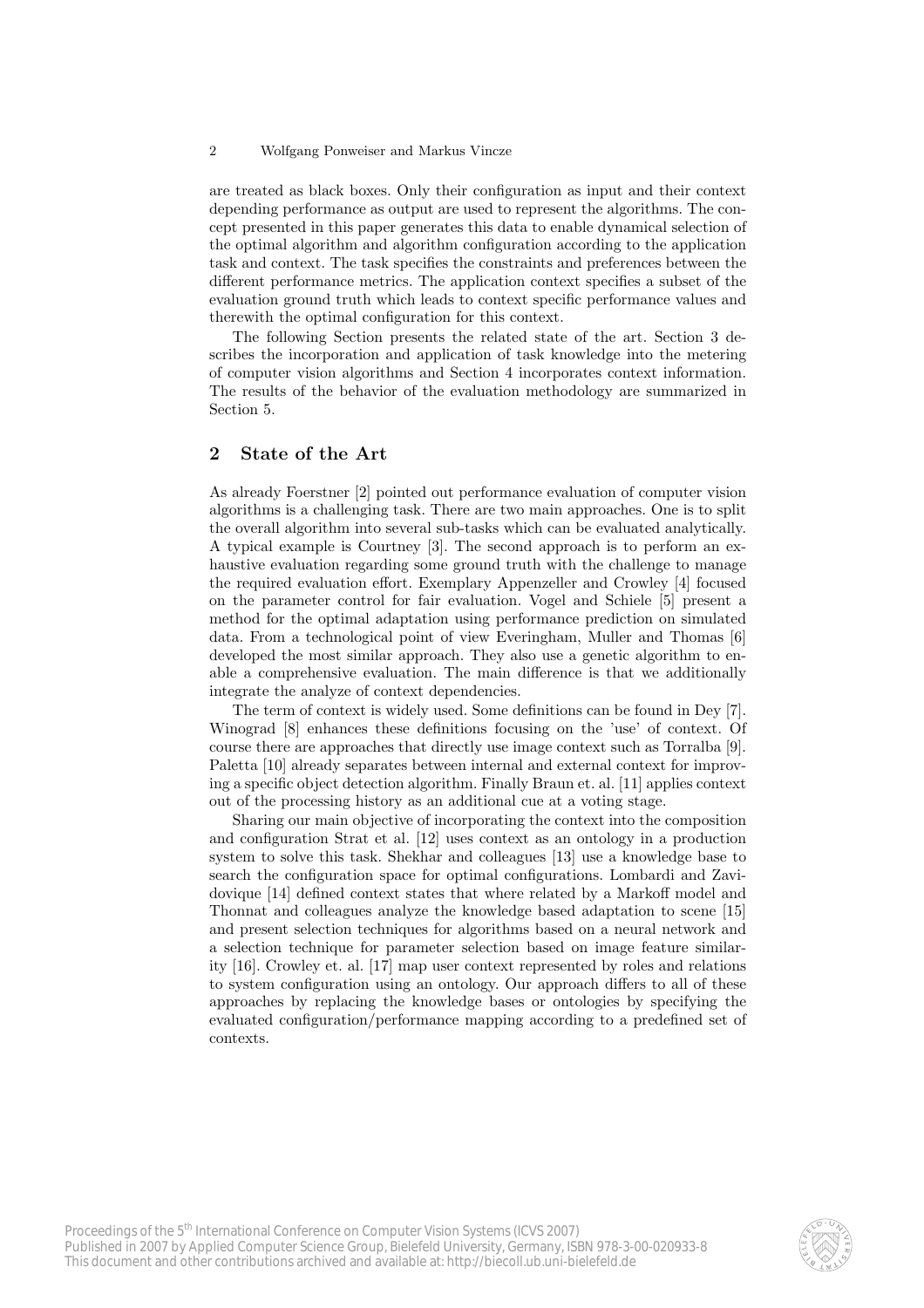## 3 Task Awareness

Task descriptions for computer vision systems can be separated into two different parts. The first part describes the type of execution requested, the task category or services. Typical examples are object recognition, classification, tracking and segmentation. The second part of the description details the conditions and preferences according to the application at hand. These properties can be expressed using required performances. Examples are processing time, spatial accuracy and success rate. These contradicting criteria are usually related using a certain decision function.

Consider the example of an inspection or surveillance task. Most important for these applications is to detect all positives (objects to identify). As the system is not perfect the price for that is a reasonable number of false positives. For example also some shadows might be reported as a material defect. On the other hand using the evaluation for the selection of tools for manipulation, some missed objects not being grasped (false negatives) are acceptable compared to grasping for example into a wall (false positives). It is the task that specifies the relation between different performance metrics.

Lets further specify the approach based on the service of object recognition. All success metrics of the ROC [18] are reused as performance criteria (number of true positives TP, number of false positives FP, number of true negatives TN and the number of false negatives FN). It is assumed that the object recognizer provide a confidence value for every object reported. The average of these confidence values for true positives (confidenceTP) and false positives (confidenceFP) are used as performance criteria, too. Further criteria are the average of the processing time for a single image and the spatial accuracy of the center of gravity of a single object.

Considering the configurability of algorithms and the contradicting criteria described above, performance evaluation ends up in a search for optimal solutions. Since the decision function is not known at evaluation time the optimal configurations for all possible decision functions have to be found. Respectively all combinations of configuration parameter values that are not optimal for any decision function have to be filtered out.

Mathematically this can be expressed as function between the vector of performance metrics and the configuration parameters which is a typical Multiobjective Optimization Problem (MOP) formulation (see Eq.: 1).

$$
PerformanceMetrics = f(ConfigurationParameters)
$$
 (1)

A mathematical definition of the MOP can be found in [19]. Additionally all related terms like dominance, Pareto set and Pareto front are well defined in this book. Figure 1 presents a graphical introduction.

The semantic background of this optimization framework is based on the only constraint for the decision function that it has a monotonic trade-off between performance parameters. If the decision function rates more optimal values as better (which is a very natural assumption) the Pareto set is exactly the set of all optimal algorithm configurations (solutions). For example, this is not the case if the Pareto front is replaced by the envelop of solutions in the performance space. The envelop only guarantees, that for every linear weighting of performance

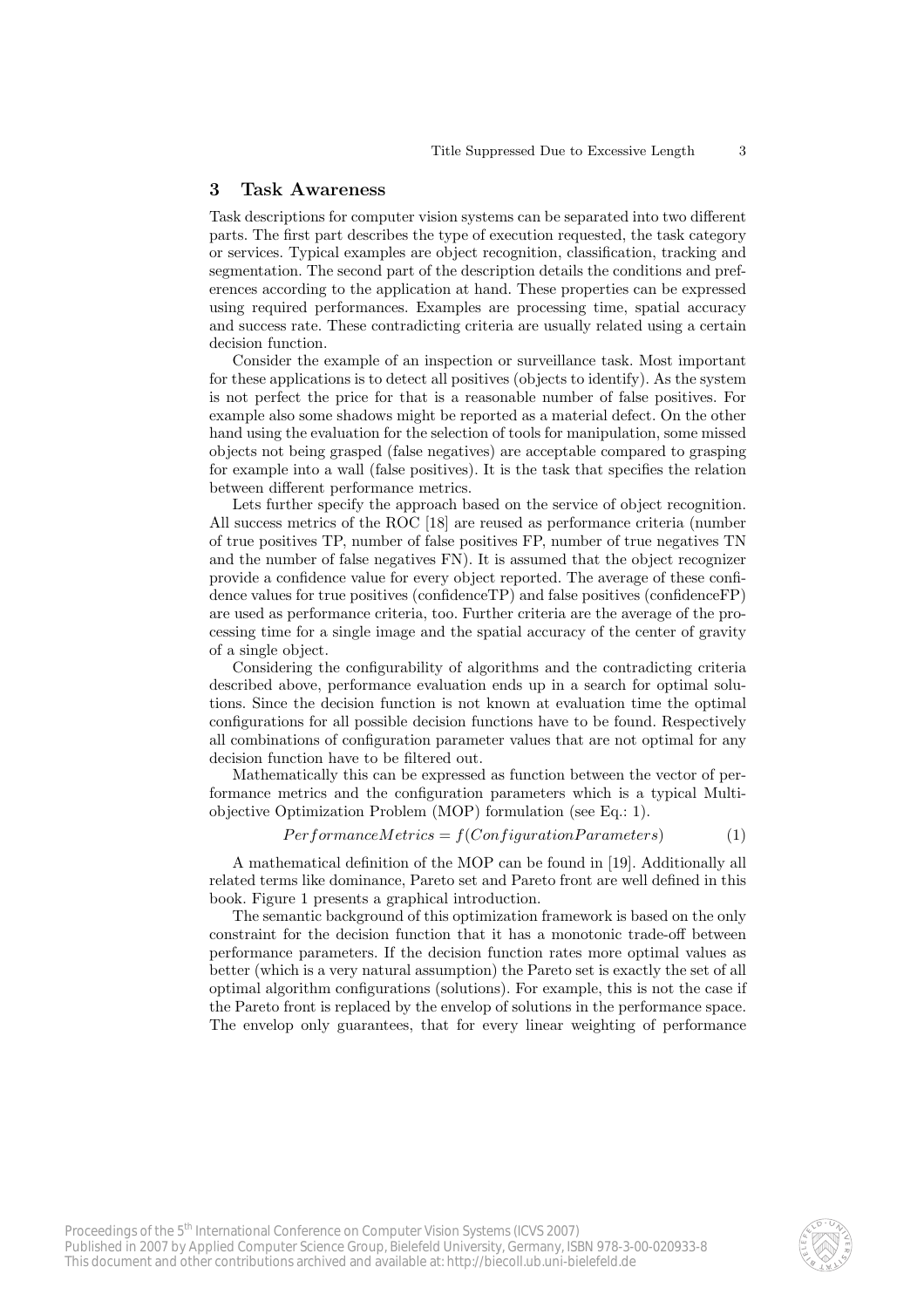4 Wolfgang Ponweiser and Markus Vincze



Fig. 1. The performance of different configuration settings. The dominating area filters out non-optimal solutions. All non dominated solutions constitute the Pareto front in the performance space and the Pareto set in the configuration space.

metrics all optimal solutions are selected. In contrast, e.g., a soft real time system which is expressed as a maximal processing time, the envelop could miss certain optimal solutions. This behavior is demonstrated in Figure 2(a).

Finally the term of Pareto rank can be assigned to a solution [19]. This is carried out by calculating the Pareto set. Assigning the associated solutions a rank of 1. Removing the set with rank 1 from the solution set the next Pareto set is calculated and a rank of 2 is assigned. All further ranks are assigned accordingly (see Figure 2(b)).



(a) The difference between the Pareto front and the envelop. For more than only linear weighting decision functions some solutions may be lost using the envelop.

(b) The Pareto rank assignment according to the iteration of Pareto front calculations.

Fig. 2. The Pareto front and the related concepts of the envelop and the Pareto rank.

#### 3.1 Application to Task Awareness

As already motivated the configuration of an algorithm can be adjusted to the current demands of an application. As explained above, these demands are expressed by a decision function relating the different performance values to each

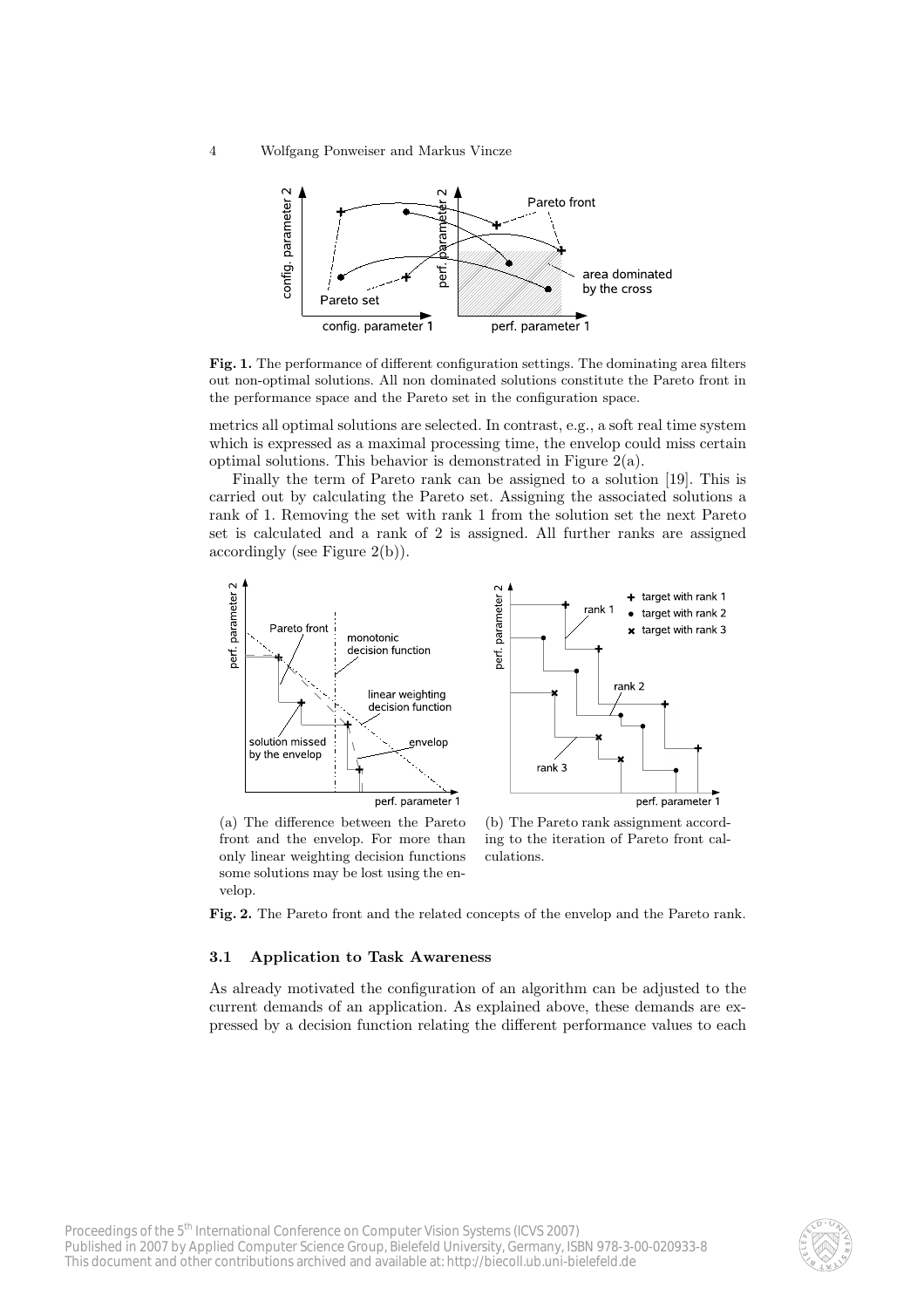other. Even if these demands change over time the configuration and therewith the optimal algorithm behavior can be adapted. Practically this can be performed using a lookup table that relates the application demands, the performance metrics, to optimal algorithm configurations (as found by evaluation).

The same procedure can be used to select the algorithm itself. Consider a set of algorithms that provide the same type of task (the services) but with different performance behaviors. The task of selecting the optimal algorithm is only an extension of the configuration selection presented before. Simply, the algorithm instance has to be added to the configuration space. Practically this is carried out by extending the lookup table to a yellow page like database.

Furthermore there is another option to use the evaluation data. Using Bayes decision rules for interpreting the output of the algorithms an optimal decision border can be calculated. The confidence value at the decision border is defined by Equation 2 [20]. Using a task specific configuration, the decision border is made task specific, too. Simply the distribution of the confidence values (confidenceTP, confidenceFP) have to be recorded during the evaluation to enable the calculation of  $p(conf | TP)$  and  $p(conf | FP)$ . Therewith a task specific decision mechanism is implemented.

$$
\frac{p(conf | TP)}{p(conf | FP)} = \frac{P(FP)}{P(TP)}\tag{2}
$$

## 4 Context Awareness

The aim is to incorporate all types of information available into a system for optimal application of existing algorithms. For the approach described in this paper all influences on the algorithm performance behavior that are anywhere represented in the systems knowledge can be interpreted as context.

From this context specification some general properties can be derived. Because the algorithms are treated as black boxes the context has to be applicable from outside of the algorithm. Another important property is the impact on visual processing. Although there might be data available that can be essential for the entire system, it can be irrelevant for the vision algorithm. Such type of data is not appropriate as vision context. Another property a context dimension has to fulfill is generality. E.g. if a book is opened or closed can be delivered from outside and has a strong influence on the appearance of the book in an image. However this context is extremely object specific and is therefore not generic.

For the tests performed the camera ego motion as an image specific context is used. Appearance, geometry, reflectance, solidness and topology are evaluated as object specific contexts. Further more object motion and occlusion are used as image and object specific contexts. All of these contexts fulfill the criteria specified above. They can be potentially delivered from outside the algorithm and will hopefully influence the vision algorithm behavior.

Most of these context dimensions are difficult to measure in a generic fashion. On the other hand this is not essential for the evaluation task. E.g. it will be unlikely that the occlusion of an object to recognize will be exactly known in advance. But a system that performs activity analyzes will have some knowledge about the scene and can therefore derive a potential of occlusion. As a result

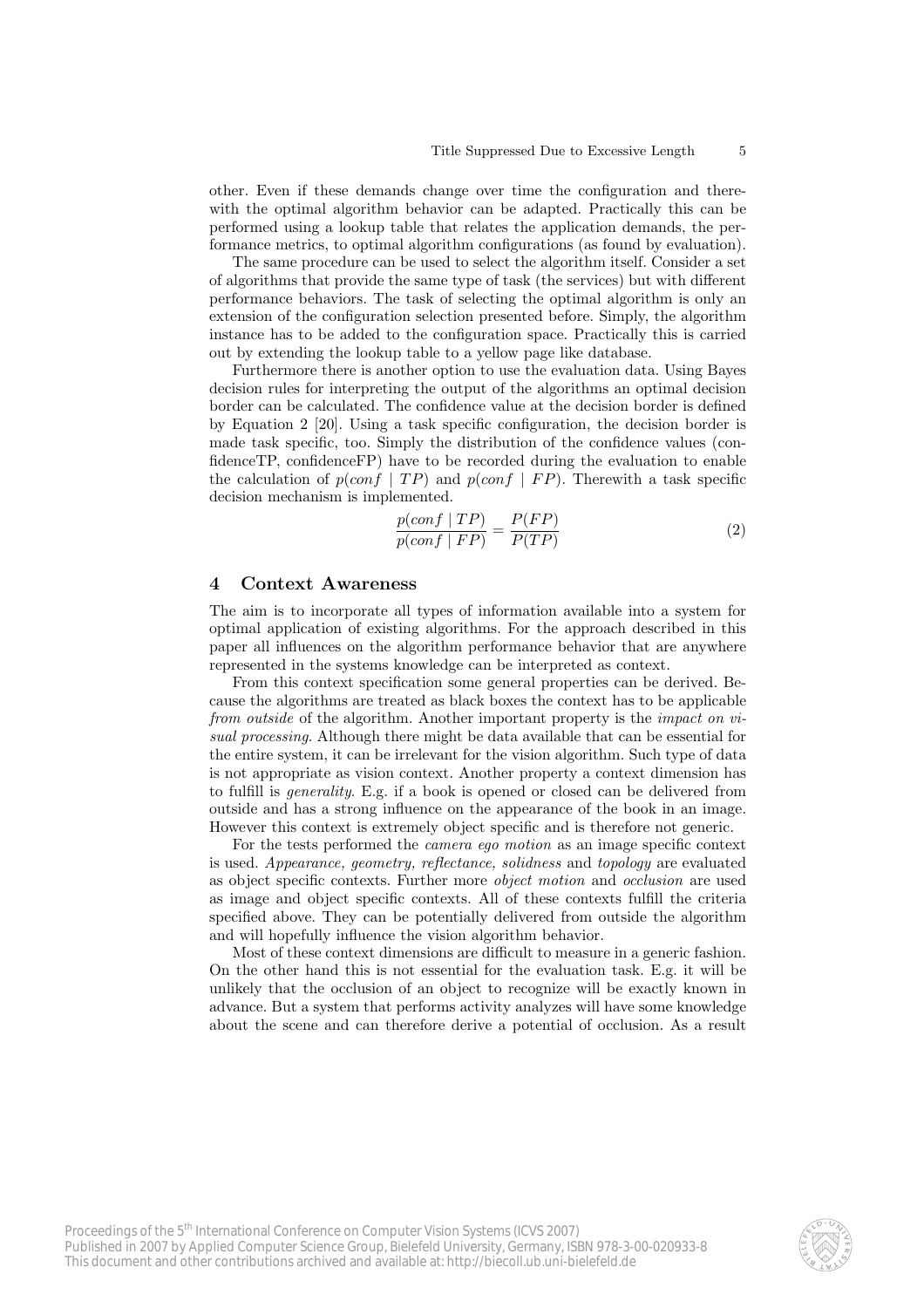#### 6 Wolfgang Ponweiser and Markus Vincze

all the context dimensions are quantized using only two to four values. E.g. the values for the object topology are 'convex', 'concave' and 'with holes'. Furthermore the decision for context labels of ground truth images is carried out by hand. Accordingly these decisions will have some spread. However for achieving reasonable conclusions about the influence of context and the optimal algorithm configurations for specific contexts these approximations are sufficient. Additionally consider that a reduced set of possible context values reduces the evaluation effort.

There are several options to integrate these context parameters into a MOP. Using the fact that all different MOPs share the same input space (the configuration parameters) the *Multiple-MOP* (*M-MOP*) mapping generates optima for all contexts, is mathematically feasible and efficient (see [21]).

#### 4.1 Efficient and Robust Pareto set calculation

Of course the evaluation of all possible configurations is inefficient and for continuous configuration parameters impossible. Therefore an optimization methodology is required. Genetic algorithms (GA) are chosen for this task because they deal with multiple solutions per default, they need no heuristics which are not available since the vision algorithms to evaluate are not known right now and finally because only robust optima instead of peaky global optima are required.

There is a large set of different GA approaches for optimizing classical MOPs. An excellent survey can be found in [19]. Recent prominent algorithms are PAES [22], NSGA-II [23] and SPEA2 [24]. The main contradicting properties these methods have to deal with are the convergence to the Pareto front and the diversity of the solutions found as well as the efficiency represented using the processing time or the number of evaluations required.

The genetic algorithm developed is inspired by Deb's NSGA-II [23]. NSGA-II was selected because it realizes elitism, it requires no sharing parameter and introduces a novel representation of the density of the population, the crowding distance.

The extensions of E-NSGA-II developed for dealing with a multiple MOP (M-MOP) are the extensive use of the configuration space e.g. for the density calculation as well as the fusion of solutions over all context settings required for the selection step of the GA. A detailed description of the developed algorithm can be found in [25]. A summary of the performance and robustness is presented in Section 5.

## 4.2 Application to Context Awareness

As already motivated at the beginning of this paper the objective is a task and context aware configuration of vision components. The context aware evaluation provides the database for an on-line adaptation of the configuration setting of an algorithm. Practically this is a simple extension of the lookup table mechanism already presented in Section 3.1. An important property in this respect is the default context value '-'. It expresses the independent or 'I do not know' entry for this context type. Therefore if only some context dimensions can be specified, all the others will be set to this default value.

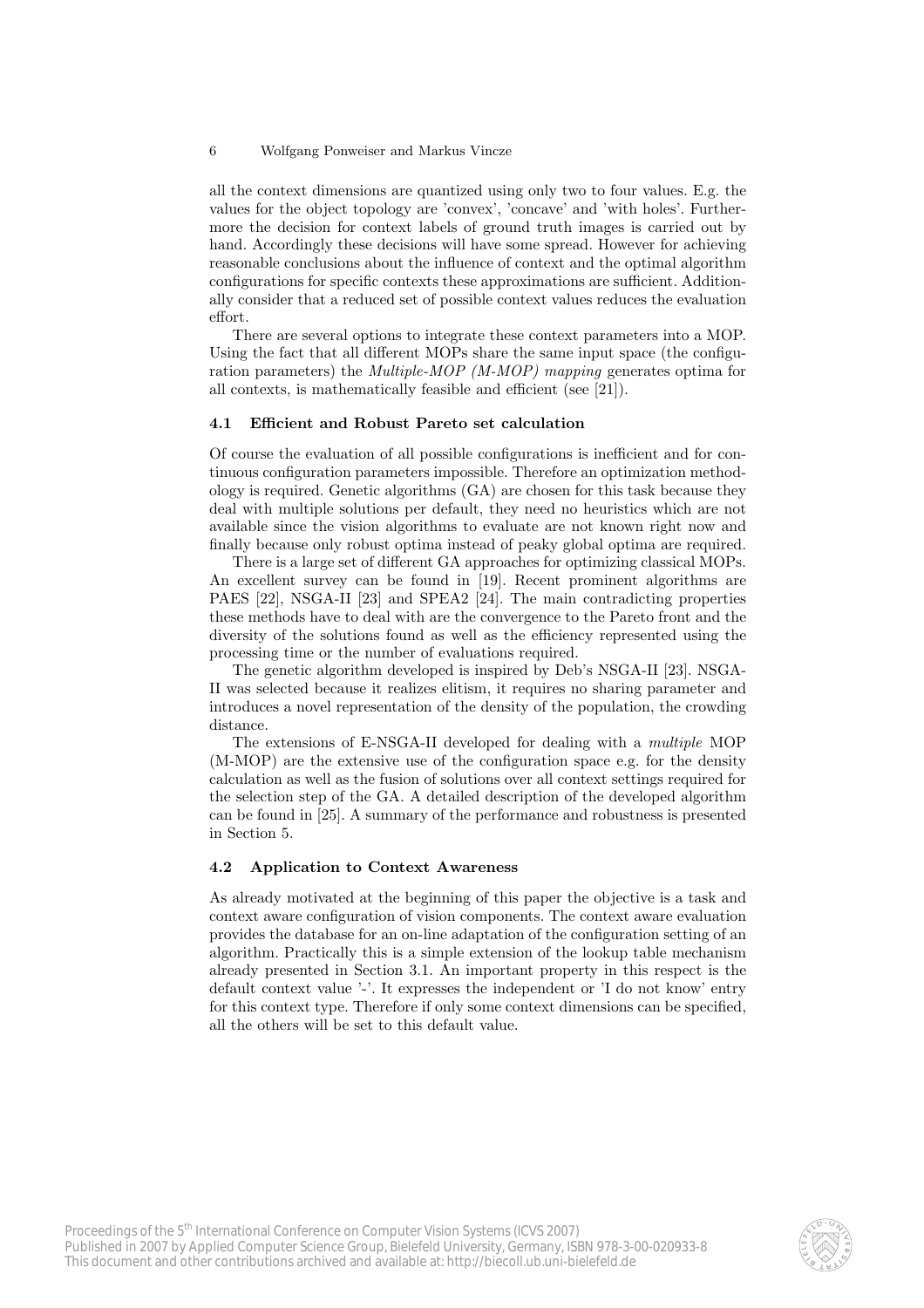Another important application of a context aware performance evaluation is the detailed insight into the strength and weaknesses of the algorithm itself. This is a very valuable contribution for the algorithm developer since he/she is informed about the performance behaviors against different contexts.

Furthermore such an evaluation enables a fair competition between different algorithms. The dependency on the detailed task and the context is made explicit. Performing the competition in a task and context aware manner generates a closer insight into the performance relationships and unveils the strength and weakness of the different processing approaches.

Finally the context awareness can be applied to the calculation of the decision border according to confidence values of the algorithm. But in contrary to the task awareness alone now also an adaptation can be performed if the configuration is not changed at all. Consider the case where the selection and configuration of an algorithm is carried out without any context consideration. In this case the optimal configuration for the default context ('-') will be employed. Using this configuration different values for TP, FP confidenceTP and confidenceFP according to different context settings are evaluated  $(p(conf | TP) \Rightarrow$  $p(conf | TP)(context)$ . Therewith a context specific decision border for a single algorithm configuration can be calculated:

$$
\frac{p(conf | TP)(context)}{p(conf | FP)(context)} = \frac{P(FP)(context)}{P(TP)(context)}\tag{3}
$$

# 5 Evaluating the Evaluator

The approach of selecting and configuring algorithms according to the task and context at hand requires an evaluation of the algorithm's behavior under these conditions. During evaluation time neither the task description nor the context are known. For this reason the optimal configurations for all possible tasks and contexts need to be found. The establishment of a M-MOP solution technique by the E-NSGA-II enables the efficient calculation of the required data. The main properties of a Genetic Algorithm (GA) that need to be evaluated are the convergence and diversity. Further more the robustness and computational effort of the approach need to be analyzed.

The evaluation is carried out using the data of two different object recognition algorithms. The first one is based on General Color Histograms, further called GCH [26], where the second one uses a Support Vector Machine SVM [27] to discriminate different image patches.

The E-NSGA-II algorithm is instantiated with the following parameters: number of generations  $= 25$ , initial population size  $= 10$ , crossover probability  $= 0.8$  and mutation rate  $= 0.12$ . To show the dependency to random values all experiments are repeated 10 times with different seed values. The evaluation data set and the image database with the according ground truth are available from the author.

A detailed analyzes of the evaluation results can be found in [25]. As a summary the two most important tables are presented. The first evaluation compares the performance of the E-NSGA-II algorithm to a purely random search. This is carried out regarding the number of evaluations, and the so called success rate.

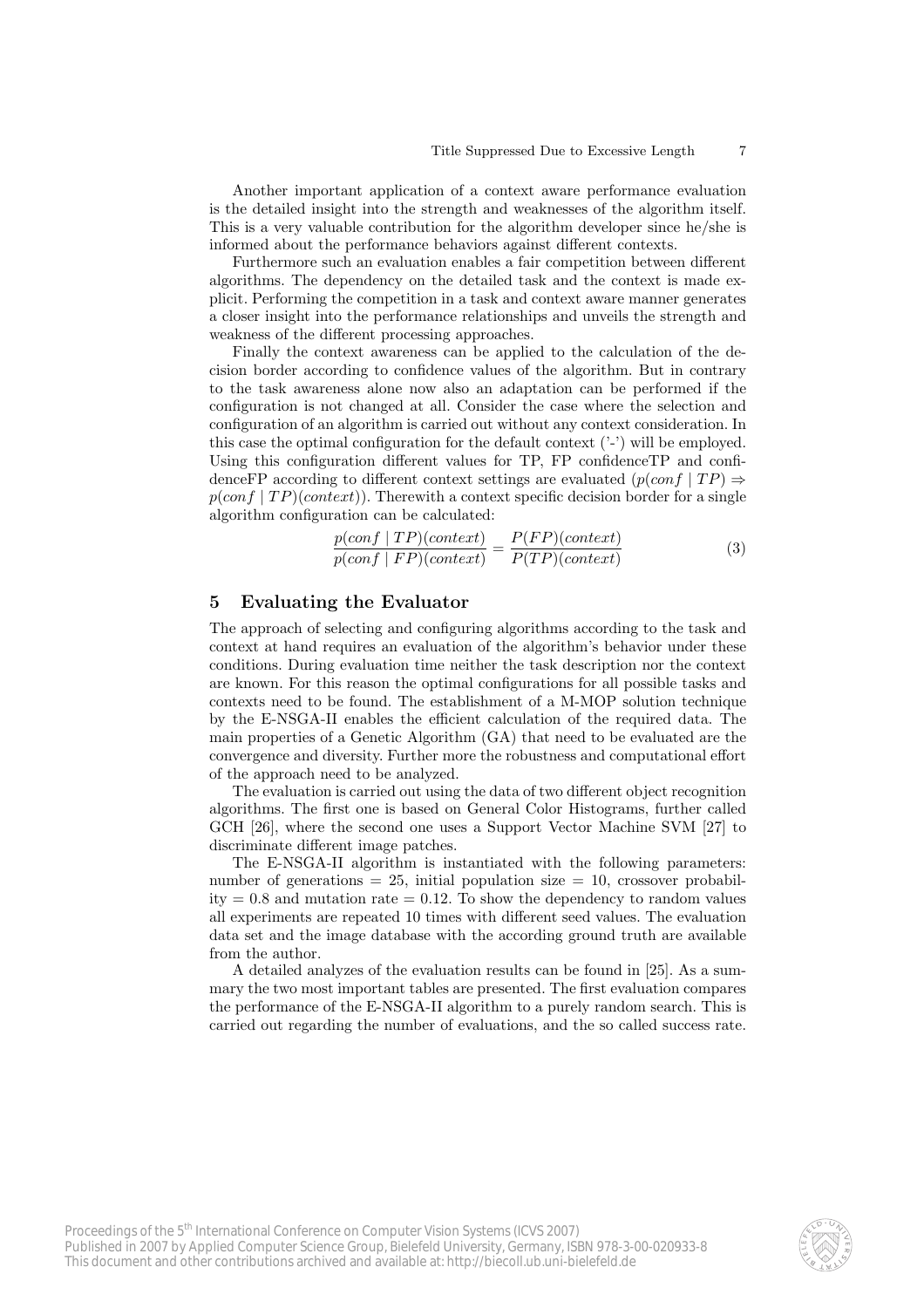#### 8 Wolfgang Ponweiser and Markus Vincze

This value measures the rate of Pareto optimal solutions found. Table 1 points out the gain of using the genetic optimization algorithm.

| number of evaluations E-NSGA-II random |                |
|----------------------------------------|----------------|
| $10\%$                                 | 0.366 0.092198 |
| 20%                                    | 0.713 0.168085 |
| 30%                                    | 0.954 0.234752 |
| 40%                                    | 0.993 0.296454 |

Table 1. The mean of the evaluated success rate for the GCH method of the E-NSGA-II algorithm compared to a random search at different percentages of evaluations performed regarding the number of possible evaluations.

Even though these values are not encouraging. For finding 95% of the real optimal solutions 30% of all possible solutions have to be evaluated. However the real benefit of the genetic algorithm is clarified by comparing not the pure success rate but using the so called Average Pareto Rank Difference (APRD)<sup>2</sup>. This metric considers that a not found Pareto optimal solutions can be replaced using a relatively well performing solution. Table 2 presents the results for the E-NSGA-II algorithm and a random search. The optimal APRD value is 1.

| number of evaluations E-NSGA-II random |               |
|----------------------------------------|---------------|
| 10%                                    | 2.432 2.73125 |
| 20%                                    | 1.908 2.58669 |
| $30\%$                                 | 1.572 2.27775 |
| 40%                                    | 1.309 2.1864  |

Table 2. The mean of evaluated 'Average Pareto Rank Difference' APRD for the GCH method of the E-NSGA-II algorithm compared to a random search at different percentages of evaluations performed regarding the number of possible evaluations.

By evaluating only 20% of all possible configurations by average at least the second best solutions is found, which expresses the robustness of the evaluator. Since the APRD relates the evaluation result to all real optima it measures convergence and diversity at once. To prove the GA for suitability further such analyzes with several different vision algorithms of different services have to be performed.

# 6 Conclusion

Applying computer vision algorithms into a system one of the open challenges is their selection and configuration. This paper presents a first concept based on the performance prediction out of a comprehensive evaluation. To enable task dependency the constraints and preferences between several contradicting



<sup>&</sup>lt;sup>2</sup> The idea of the APRD is to search for Pareto optimal solutions in the population under investigation, that are probably selected instead of the real optimal solutions. For every real optimal point that dominates at least one current solution the worst Pareto rank of all these dominated solutions counts for the APRD. For a detailed definition of the APRD metric please have a look at [21]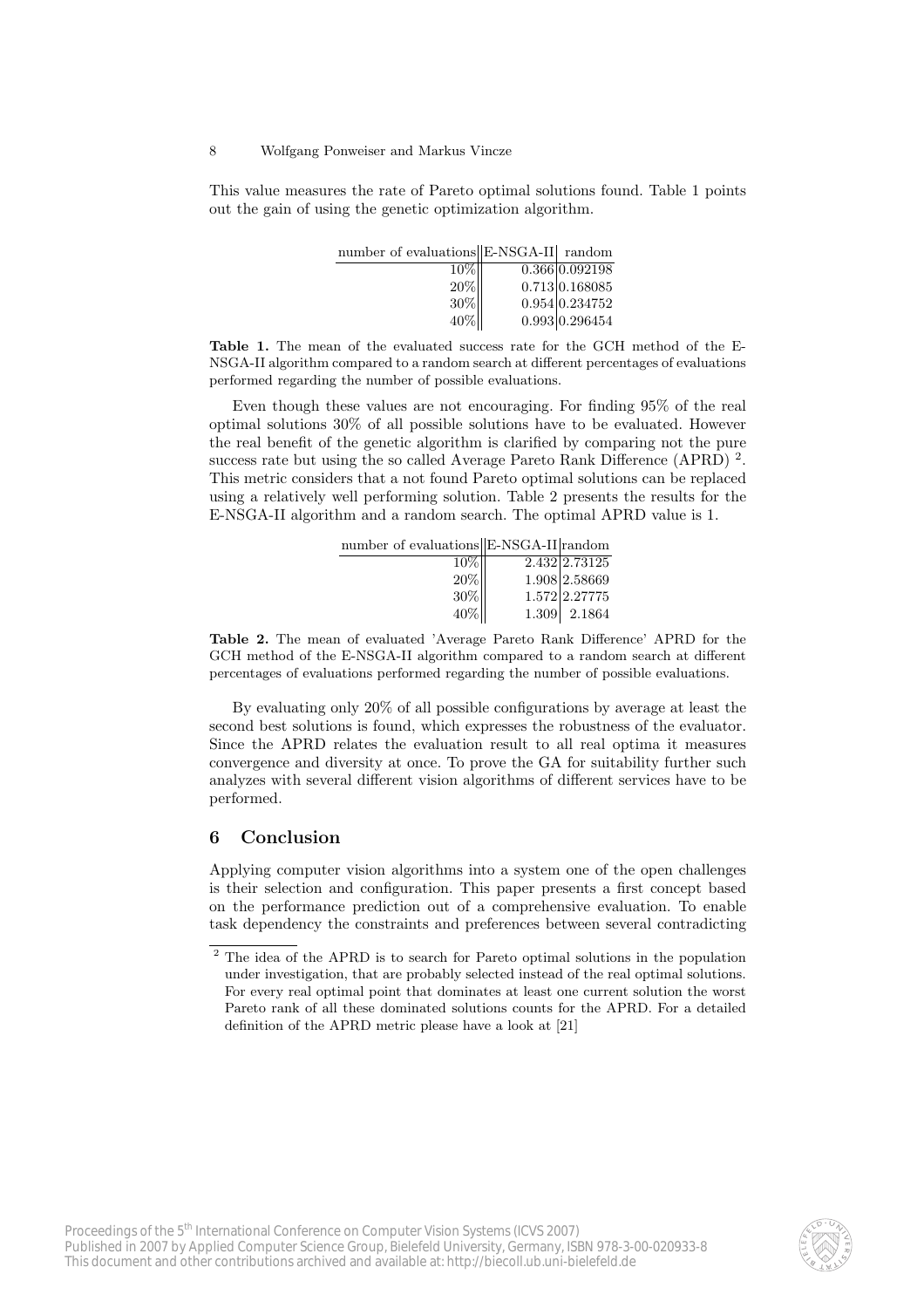performance metrics are taken into account. The performance evaluation becomes a Multi Objective Problem (MOP). Context dependency is incorporated by extending the MOP to a Multiple Multi Objective Problem M-MOP.

The methodology presented is a first attempt to enable automatic system generation. First results of the developed E-NSGA-II algorithm proved the use of genetic algorithms as the underlaying optimization technique. They provide robust and efficient optimizations. Even so many tests have to be performed to analyze the generic suitability for the analyzes of computer vision algorithms. Especially behavior against more recognition algorithms and several different vision tasks need to be analyzed.

The next scientific steps in advancing this systems approach are the careful analysis of the database used for evaluation. Although it is sufficient for the general evaluation task, their capabilities and statistical significance in relation to task and context has to be proven. Another open topic is the integration of the learning step of vision methods. The number of configuration parameters appearing during learning have the potential to overload the complete approach.

# References

- 1. Everingham M., e.a.: The 2005 pascal visual object classes challenge. In: Proceedings of First PASCAL Challenges Workshop. Volume 1., Springer (2005)
- 2. Foerstner, W.: Pros and cons against performance characterization of vision algorithms. In: ECCV Workshop on Performance Characteristics of Vision Algorithms. (1996)
- 3. Courtney, P., Thacker, N., Clark, A.F.: Algorithmic modelling for performance evaluation. Mach. Vision Appl. 9(5-6) (1997) 219–228
- 4. Appenzeller, G., Crowley, J.L.: Experimental performance characterization of adaptive filters. In: ICPR '96, Vienna (1996)
- 5. Vogel, J., Schiele, B.: On performance categorization and optimization for image retrieval. In: European Conference on Computer Vision ECCV. Volume IV., Copenhagen, Denmark (2002) 49–63
- 6. Everingham, M., Muller, H., Thomas, B.T.: Evaluating image segmentation algorithms using the pareto front. In: ECCV '02: Proceedings of the 7th European Conference on Computer Vision-Part IV, London, UK, Springer-Verlag (2002) 34– 48
- 7. Dey, A.K.: Understanding and using context. Personal Ubiquitous Comput. 5(1)  $(2001)$  4–7
- 8. Winograd, T.: Architectures for context. Human-Computer Interaction 16 (2001) 401–419
- 9. Torralba, A.: Contextual priming for object detection. Int. J. Comput. Vision 53(2) (2003) 169–191
- 10. Paletta, L.: Predictive visual context in object detection. In Blackburn, P., Ghidini, C., Turner, R.M., Giunchiglia, F., eds.: CONTEXT. Volume 2680 of Lecture Notes in Computer Science., Springer (2003) 245–258
- 11. Braun, E., Fritsch, J., Sagerer, G.: Incorporating Process Knowledge into Object Recognition for Assemblies. In: IEEE International Conference on Computer Vision, Vancouver, CA (2001) 726–732